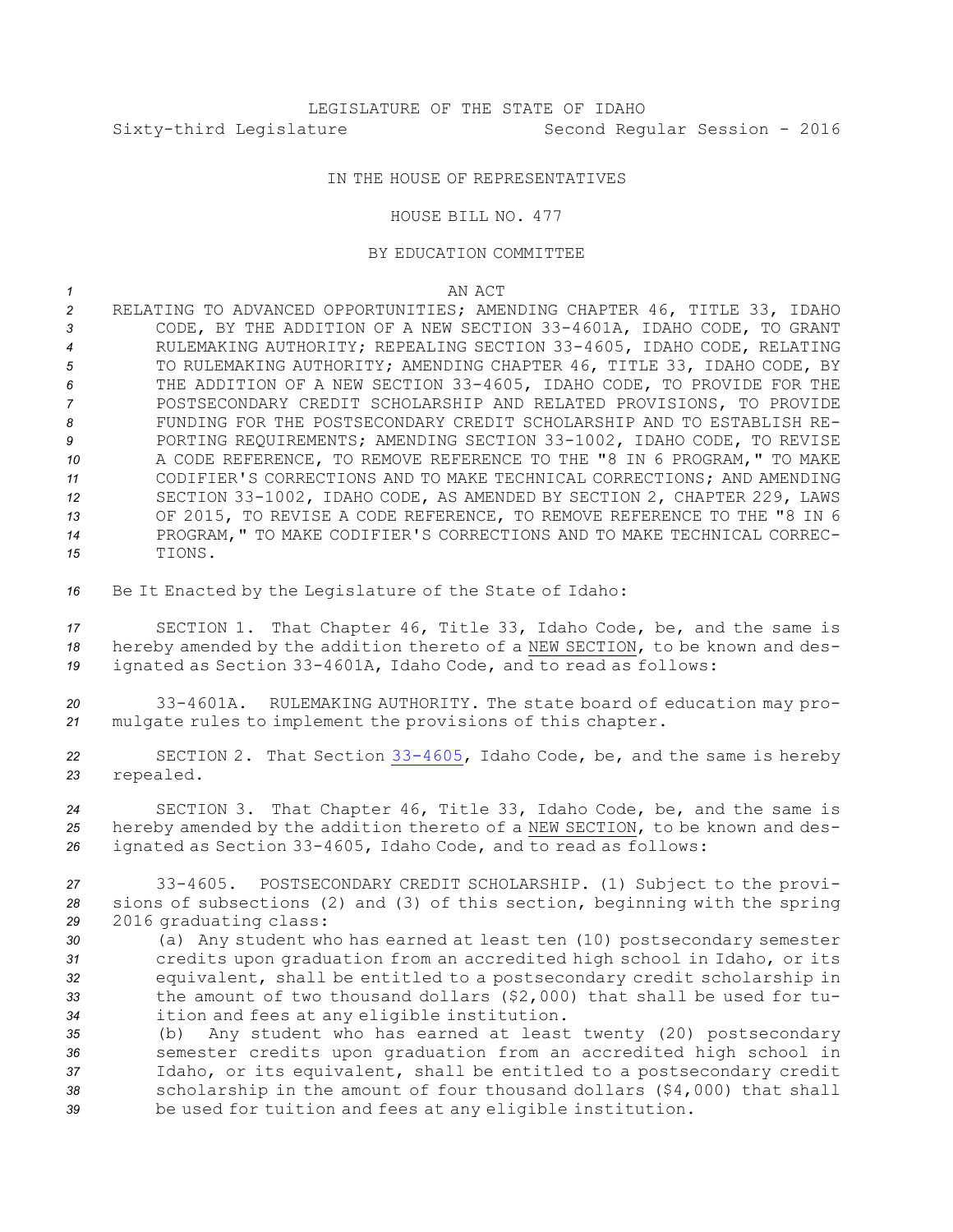(c) Any student who has earned an associate degree from an accredited institution upon graduation from an accredited high school in Idaho, or its equivalent, shall be entitled to <sup>a</sup> postsecondary credit scholar- ship in an amount equal to the tuition and fees charged by the eligible institution where the scholarship is to be applied. The awards shall be annual awards. The scholarship amount shall be distributed in each semester of full-time attendance, up to four (4) semesters of atten-dance, until it expires.

 (2) For subsection (1)(a) and (b) of this section, the award amount shall be limited by the number of credits accepted by the eligible insti- tution where the scholarship is to be applied. The awards shall be annual awards. One-quarter (1/4) of the scholarship amount shall be distributed in each semester of full-time attendance until the total scholarship is ex-pended or expires.

*<sup>15</sup>* (3) In order to be eligible for <sup>a</sup> full postsecondary credit scholarship *16* set forth in subsection (1) of this section:

- *<sup>17</sup>* (a) The student must be awarded <sup>a</sup> postsecondary merit-based scholar-*<sup>18</sup>* ship in an amount at least equal to the postsecondary credit scholarship *<sup>19</sup>* amount awarded in the same school year;
- *<sup>20</sup>* (b) The student must have graduated from an accredited high school in *<sup>21</sup>* Idaho, or its equivalent; and
- *<sup>22</sup>* (c) Except for the first semester in which the postsecondary credit *<sup>23</sup>* scholarship amount is distributed, in order to receive the scholarship *<sup>24</sup>* distribution in <sup>a</sup> given semester, the student must have successfully *<sup>25</sup>* passed at least twelve (12) credits during the immediately preceding *<sup>26</sup>* semester in which the scholarship was distributed.

*<sup>27</sup>* For the purposes of paragraph (a) of this subsection, an Idaho opportunity *<sup>28</sup>* scholarship awarded under section 33-4303, Idaho Code, will not be consid-*<sup>29</sup>* ered <sup>a</sup> merit-based scholarship.

*<sup>30</sup>* (4) <sup>A</sup> student shall use the postsecondary credit scholarship within *<sup>31</sup>* four (4) years of his or her high school graduation date, at which time the *<sup>32</sup>* scholarship shall expire and may no longer be used.

*<sup>33</sup>* (5) <sup>A</sup> student is entitled to only one (1) of the postsecondary credit *<sup>34</sup>* scholarships set forth in subsection (1) of this section.

 (6) If <sup>a</sup> student has been awarded scholarships that pay for one hun- dred percent (100%) of the cost of tuition and fees, then part or all of the remaining postsecondary credit scholarship moneys may be used for room and board at the discretion of the eligible institution where the student will *39* attend.

 (7) This section shall be funded from the advanced opportunities program within the educational support program. The state department of education shall pass through to the office of the state board of education the necessary amount for distribution not to exceed one million dollars (\$1,000,000) in fiscal year 2017, and not to exceed two million dollars (\$2,000,000) in fiscal year 2018, and every fiscal year thereafter.

 (8) No later than January 15 of each year, the state board of education shall report to the senate and the house of representatives education com- mittees the number of scholarships awarded pursuant to this section during the previous school year. The report shall include the total amount of mon-eys distributed for the scholarships.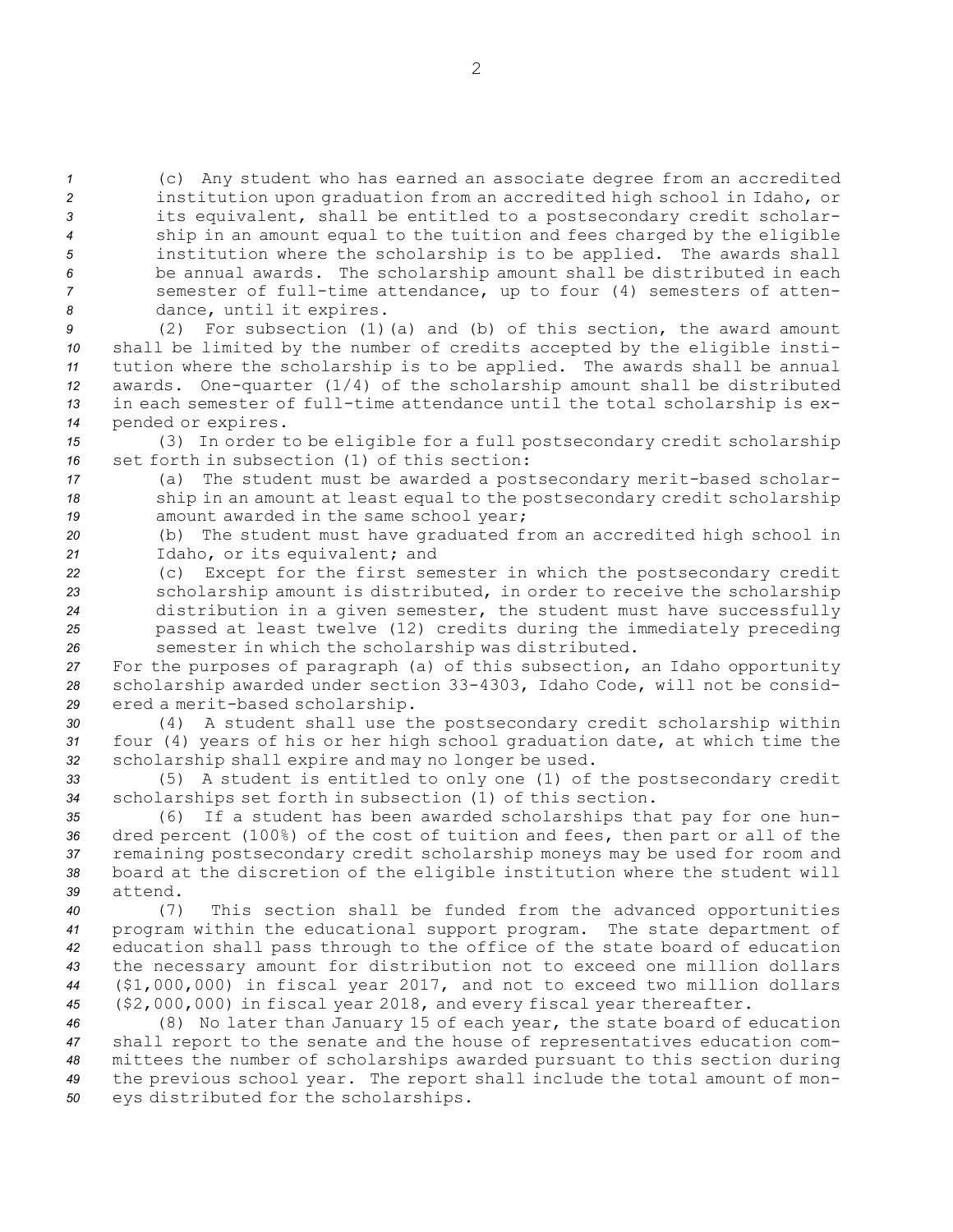(9) For the purposes of this section, "eligible institution" means <sup>a</sup> publicly funded institution of higher education in Idaho. SECTION 4. That Section 33-1002, Idaho Code, be, and the same is hereby amended to read as follows: 33-1002. EDUCATIONAL SUPPORT PROGRAM. The educational support pro- gram is calculated as follows: (1) State Educational Support Funds. Add the state appropriation, in- cluding the moneys available in the public school income fund, together with all miscellaneous revenues to determine the total state funds. (2) From the total state funds subtract the following amounts needed for state support of special programs provided by <sup>a</sup> school district: (a) Pupil tuition-equivalency allowances as provided in section 33-1002B, Idaho Code; (b) Transportation support program as provided in section 33-1006, Idaho Code; (c) Feasibility studies allowance as provided in section 33-1007A, Idaho Code; (d) The approved costs for border district allowance, provided in sec- tion 33-1403, Idaho Code, as determined by the state superintendent of public instruction; (e) The approved costs for exceptional child approved contract al- lowance, provided in subsection 2. of section 33-2004, Idaho Code, as determined by the state superintendent of public instruction; (f) Certain expectant and delivered mothers allowance as provided in section 33-2006, Idaho Code; (g) Salary-based apportionment calculated as provided in sections 33-1004 through 33-1004F, Idaho Code; (h) Unemployment insurance benefit payments according to the provi- sions of section 72-1349A, Idaho Code; (i) For expenditure as provided by the public school technology pro-*31* gram; (j) For employee severance payments as provided in section 33-521, Idaho Code; (k) For distributions to the Idaho digital learning academy as provided in section 33-1020, Idaho Code; (l) For charter school facilities funds and reimbursements paid pur- suant to section 33-5208(5), Idaho Code; (m) For an online course portal as provided for in section 33-1024, Idaho Code; (n) For advanced opportunities as provided for in section 33-4602 chapter 46, title 33, Idaho Code; (o) For the "8 in 6 program" as provided for in section 33-4603, Idaho *43* Code; (p) For additional math and science courses for high school students as provided in section 33-1021, Idaho Code; (qp) For leadership premiums as provided in section 33-1004J, Idaho *47* Code;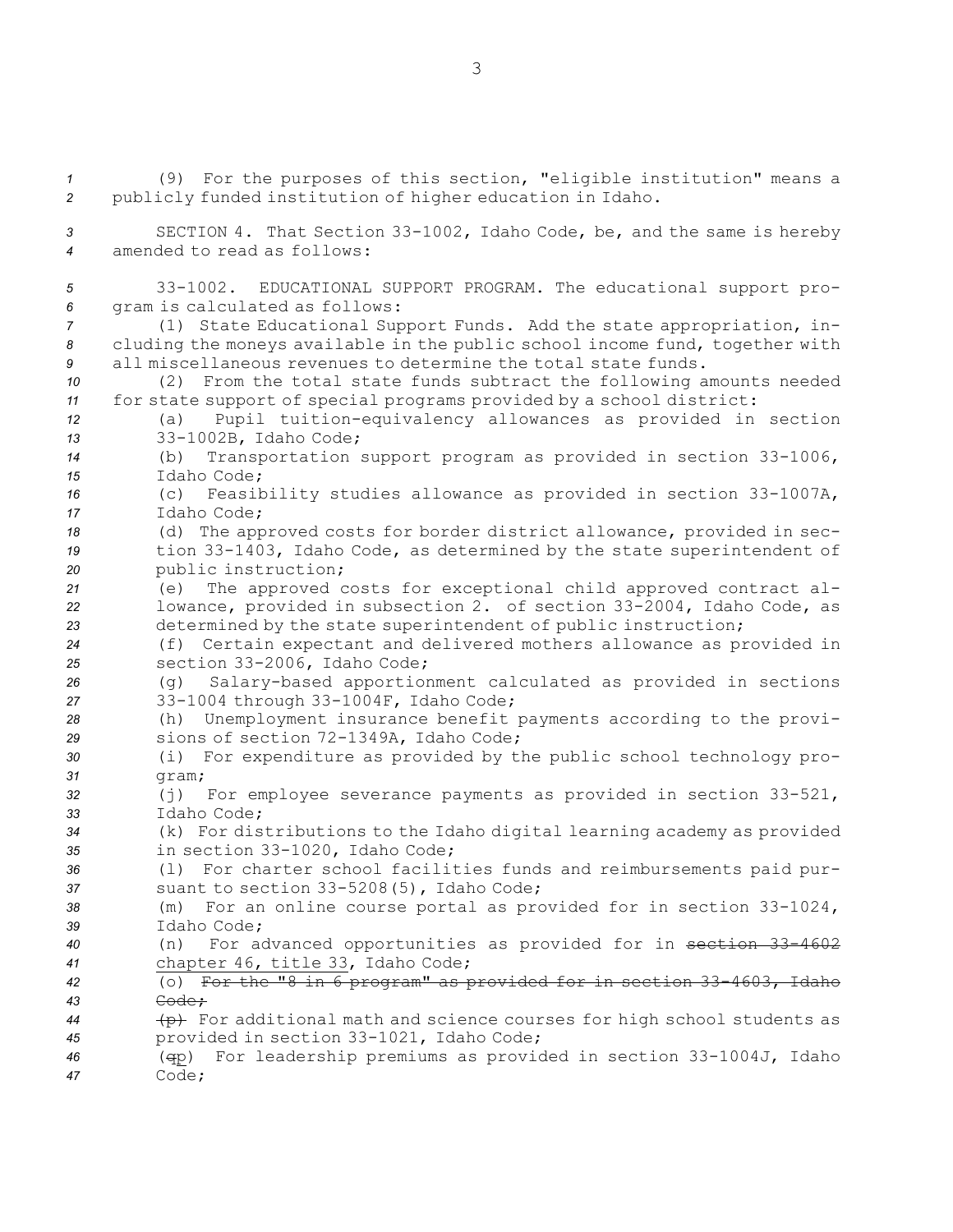*<sup>1</sup>* (rq) For the support of provisions that provide <sup>a</sup> safe environment con-*<sup>2</sup>* ducive to student learning and maintain classroom discipline, an allo-*<sup>3</sup>* cation of three hundred dollars (\$300) per support unit;

- *<sup>4</sup>* (sr) An amount specified in the appropriation bill for the public *<sup>5</sup>* schools educational support program for counseling support as provided *<sup>6</sup>* for in section 33-1212A, Idaho Code, shall be distributed, in full or *<sup>7</sup>* pro rata, based on one hundred twenty dollars (\$120) per first report-*<sup>8</sup>* ing period support unit for grades 8 through 12 or ten thousand dollars *<sup>9</sup>* (\$10,000), whichever is greater; and
- *<sup>10</sup>* (ts) Any additional amounts as required by statute to effect adminis-*<sup>11</sup>* trative adjustments or as specifically required by the provisions of *<sup>12</sup>* any bill of appropriation; and
- *<sup>13</sup>* (t) For mastery-based education as provided for in section 33-1630, *14* Idaho Code;
- *<sup>15</sup>* to secure the total educational support distribution funds.

*<sup>32</sup>* Average Daily

- *<sup>16</sup>* (3) Average Daily Attendance. The total state average daily attendance *<sup>17</sup>* shall be the sum of the average daily attendance of all of the school dis-*18* tricts of the state. The state board of education shall establish rules set-*<sup>19</sup>* ting forth the procedure to determine average daily attendance and the time *<sup>20</sup>* for, and method of, submission of such report. Average daily attendance cal-*<sup>21</sup>* culation shall be carried out to the nearest hundredth. Computation of av-*<sup>22</sup>* erage daily attendance shall also be governed by the provisions of section *<sup>23</sup>* 33-1003A, Idaho Code.
- *<sup>24</sup>* (4) Support Units. The total state support units shall be determined *<sup>25</sup>* by using the tables set out hereafter called computation of kindergarten *<sup>26</sup>* support units, computation of elementary support units, computation of sec-*<sup>27</sup>* ondary support units, computation of exceptional education support units, *<sup>28</sup>* and computation of alternative school support units. The sum of all of the *<sup>29</sup>* total support units of all school districts of the state shall be the total *<sup>30</sup>* state support units.
- *31* COMPUTATION OF KINDERGARTEN SUPPORT UNITS

| 33 Attendance<br>34 41 or more | Attendance Divisor Units Allowed | 1 or more as computed |
|--------------------------------|----------------------------------|-----------------------|
| 35 $31 - 40.99$ ADA            |                                  |                       |
| $36 \t26 - 30.99$ ADA          |                                  |                       |
| 37 $21 - 25.99$ ADA            |                                  |                       |
| 38 $16 - 20.99$ ADA            |                                  |                       |
| $39 \qquad 8 - 15.99$ ADA      |                                  |                       |
| 40 $1 - 7.99$ ADA              | - count as elementary            |                       |
|                                |                                  |                       |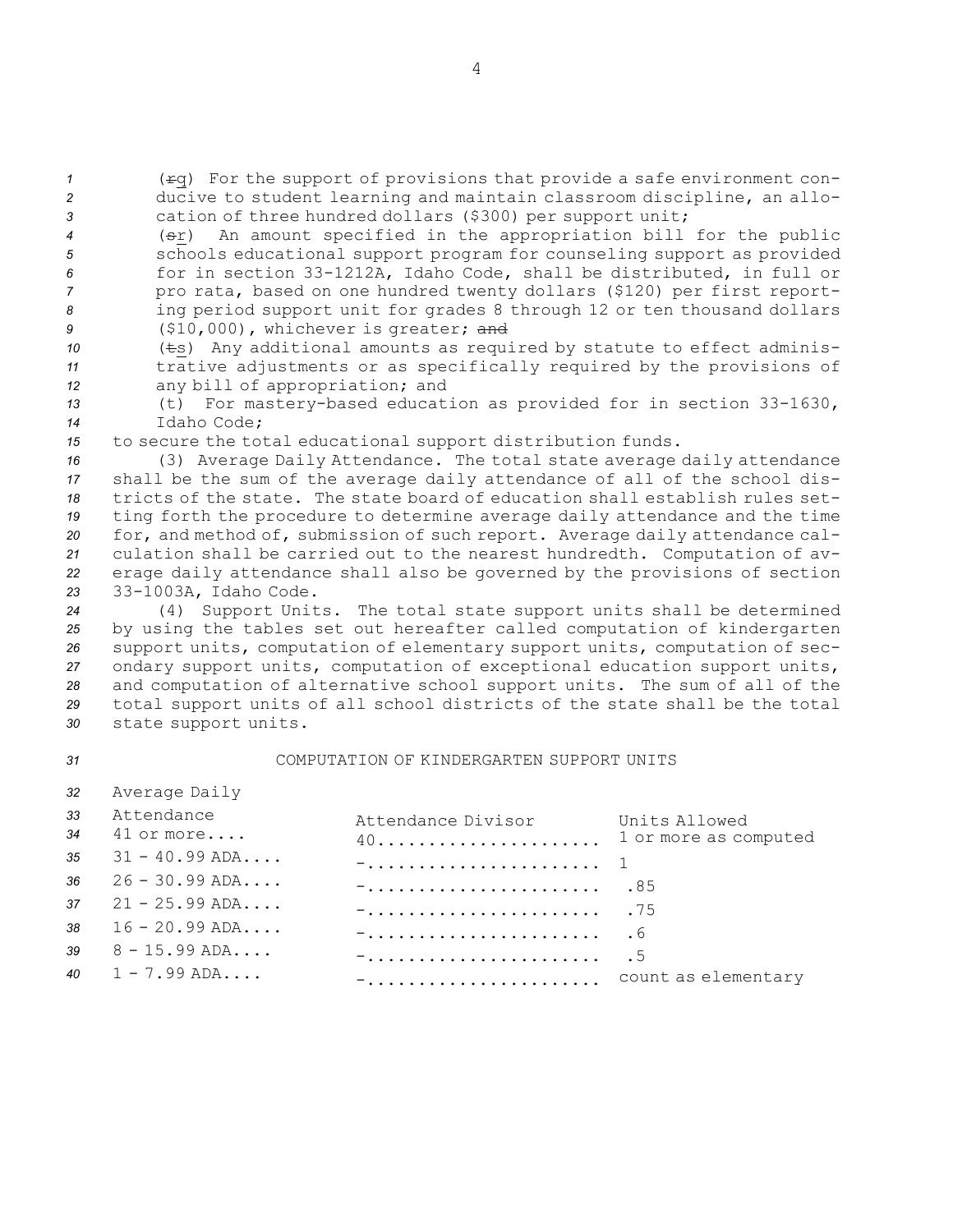| 1                                                                                           |                                                                                                                                                                                                                  | COMPUTATION OF ELEMENTARY SUPPORT UNITS                                                                                                                                                                                                       |                                         |
|---------------------------------------------------------------------------------------------|------------------------------------------------------------------------------------------------------------------------------------------------------------------------------------------------------------------|-----------------------------------------------------------------------------------------------------------------------------------------------------------------------------------------------------------------------------------------------|-----------------------------------------|
| $\overline{c}$<br>3<br>4<br>5<br>6<br>7<br>8<br>9<br>10<br>11<br>12<br>13<br>14<br>15<br>16 | Average Daily<br>Attendance<br>300 or more ADA<br>160 to 299.99 ADA<br>110 to 159.99 ADA<br>71.1 to 109.99 ADA<br>$51.7$ to $71.0$ ADA<br>33.6 to 51.6 ADA<br>16.6 to 33.5 ADA<br>1.0 to 16.5 ADA                | Attendance Divisor<br>$.23$ grades $4,5$ & $6$<br>22grades 1, 2 & 3 1994-95<br>$.21. grades 1, 2 & 3. 1995-96$<br>$20$ grades $1, 2 \& 31996 - 97$<br>and each year thereafter.<br>20 8.4<br>19 6.8<br>16 4.7<br>$15 4.0$<br>13 2.8<br>12 1.4 | Minimum Units<br>Allowed<br>$\ldots$ 15 |
| 17                                                                                          |                                                                                                                                                                                                                  | COMPUTATION OF SECONDARY SUPPORT UNITS                                                                                                                                                                                                        |                                         |
| 18<br>19<br>20<br>21<br>22<br>23<br>24<br>25<br>26<br>27<br>28<br>29                        | Average Daily<br>Attendance<br>750 or more<br>$400 - 749.99$ ADA<br>$300 - 399.99$ ADA<br>$200 - 299.99$ ADA<br>$100 - 199.99$ ADA<br>99.99 or fewer<br>Grades 7-12<br>Grades 9-12<br>Grades 7-9<br>Grades $7-8$ | Attendance Divisor<br>18.547<br>1628<br>$14.522$<br>13.517<br>129<br>Units allowed as follows:<br>1 per 14 ADA<br>1 per 16 ADA                                                                                                                | Minimum Units<br>Allowed                |
| 30                                                                                          |                                                                                                                                                                                                                  | COMPUTATION OF EXCEPTIONAL EDUCATION SUPPORT UNITS                                                                                                                                                                                            |                                         |
| 31<br>32<br>33<br>34<br>35<br>36                                                            | Average Daily<br>Attendance<br>14 or more<br>$12 - 13.99$<br>$8 - 11.99$                                                                                                                                         | Attendance Divisor<br>$14.51$ or more as                                                                                                                                                                                                      | Minimum Units<br>Allowed<br>computed    |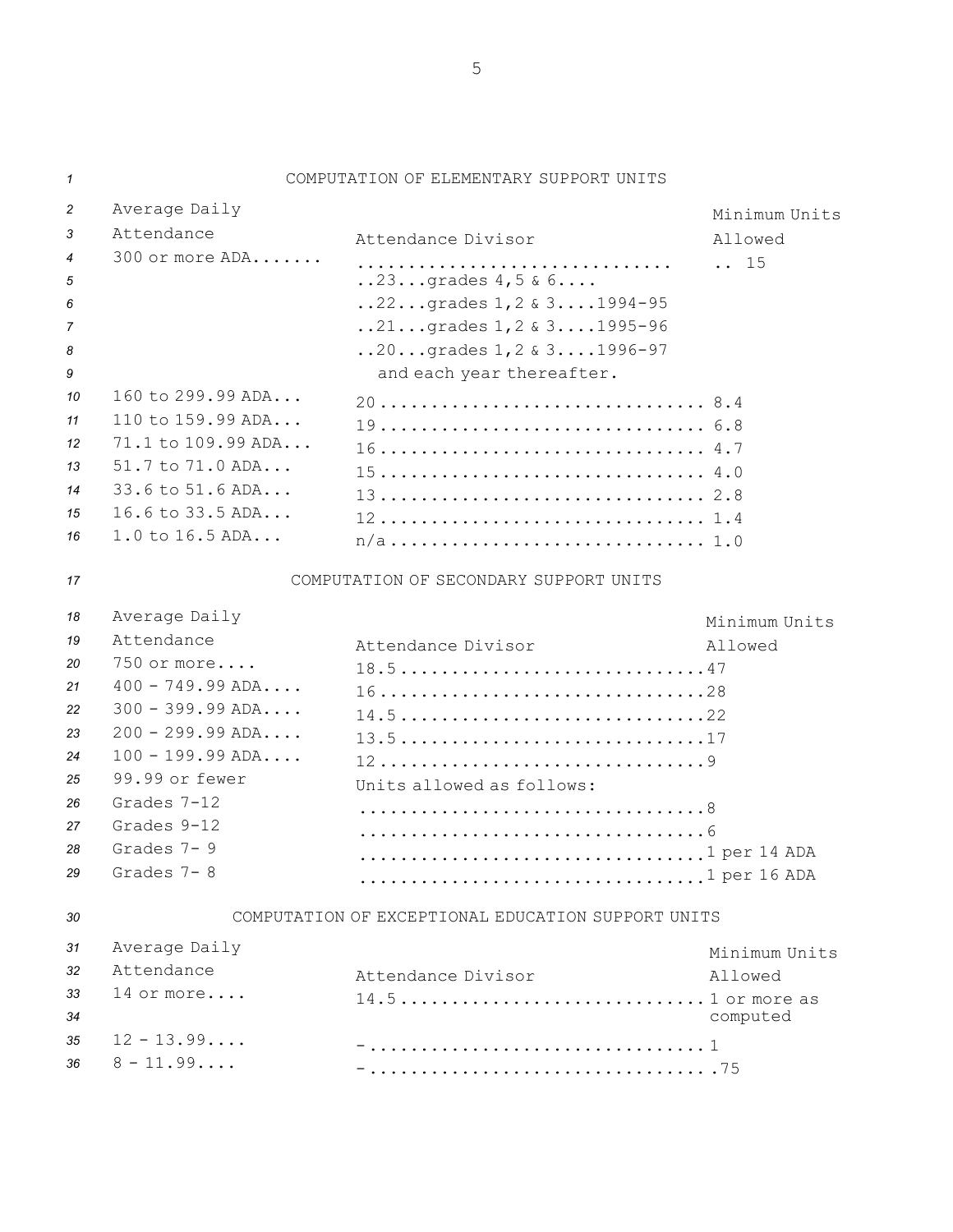$1 \t 4 - 7.99...$ -................................. .5  $2 \t 1 - 3.99...$ -................................. .25 *3* COMPUTATION OF ALTERNATIVE SCHOOL SUPPORT UNITS *<sup>4</sup>* (Computation of alternative school support units shall include *<sup>5</sup>* grades 6 through 12) *<sup>6</sup>* Pupils in Attendance Attendance Divisor Minimum Units *7* Allowed *8* 12 or more.......... 12................................ 1 or more as **9** computed

 In applying these tables to any given separate attendance unit, no school district shall receive less total money than it would receive if it had <sup>a</sup> lesser average daily attendance in such separate attendance unit. In 13 applying the kindergarten table to a kindergarten program of <del>less</del> fewer days than <sup>a</sup> full school year, the support unit allowance shall be in ratio to the number of days of <sup>a</sup> full school year. The attendance of students attending 16 an alternative school in a school district reporting less fewer than one hundred (100) secondary students in average daily attendance shall not be assigned to the alternative table if the student is from <sup>a</sup> school district 19 reporting less fewer than one hundred (100) secondary students in average daily attendance, but shall instead be assigned to the secondary table of the school district in which they are attending the alternative school, unless the alternative school in question serves students from multiple districts reporting less fewer than one hundred (100) secondary students in average daily attendance. The tables for exceptional education and alternative school support units shall be applicable only for programs approved by the state department of education following rules established by the state board of education. Moneys generated from computation of support units for alter- native schools shall be utilized for alternative school programs. School district administrative and facility costs may be included as part of the alternative school expenditures.

 (5) State Distribution Factor per Support Unit. Divide educational support program distribution funds, after subtracting the amounts necessary to pay the obligations specified in subsection (2) of this section, by the total state support units to secure the state distribution factor per sup-port unit.

*<sup>36</sup>* (6) District Support Units. The number of support units for each school *37* district in the state shall be determined as follows:

 (a) (i) Divide the actual average daily attendance, excluding stu- dents approved for inclusion in the exceptional child educational program, for the administrative schools and each of the separate schools and attendance units by the appropriate divisor from the tables of support units in this section, then add the quotients to obtain the district's support units allowance for regular stu- dents, kindergarten through grade 12 including alternative school students. Calculations in application of this subsection shall be carried out to the nearest hundredth.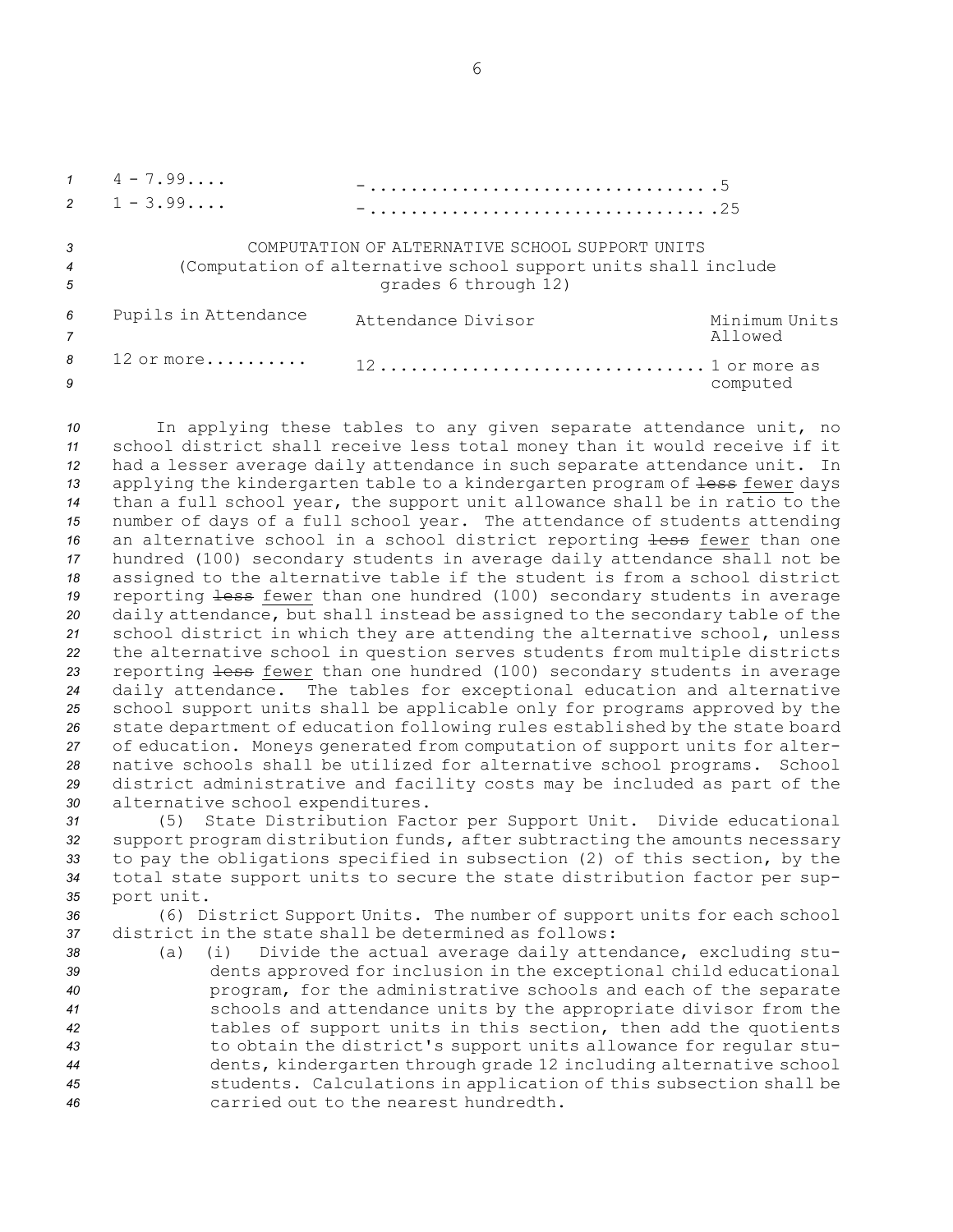(ii) Divide the combined totals of the average daily attendance of all preschool, kindergarten, elementary, secondary, juvenile detention center students and students with disabilities approved for inclusion in the exceptional child program of the district by the appropriate divisor from the table for computation of excep- tional education support units to obtain the number of support units allowed for the district's approved exceptional child pro- gram. Calculations for this subsection shall be carried out to the nearest hundredth when more than one (1) unit is allowed.

- *<sup>10</sup>* (iii) The total number of support units of the district shall be 11 **11** the sum of the total support units for regular students, subpara-*<sup>12</sup>* graph (i) of this paragraph, and the support units allowance for *<sup>13</sup>* the approved exceptional child program, subparagraph (ii) of this *<sup>14</sup>* paragraph.
- *<sup>15</sup>* (b) Total District Allowance Educational Program. Multiply the dis-*<sup>16</sup>* trict's total number of support units, carried out to the nearest hun-*<sup>17</sup>* dredth, by the state distribution factor per support unit and to this *<sup>18</sup>* product add the approved amount of programs of the district provided in *19* subsection (2) of this section to secure the district's total allowance *<sup>20</sup>* for the educational support program.
- *<sup>21</sup>* (c) District Share. The district's share of state apportionment is the *<sup>22</sup>* amount of the total district allowance, paragraph (b) of this subsec-*23* tion.
- *<sup>24</sup>* (d) Adjustment of District Share. The contract salary of every noncer-*25* tificated teacher shall be subtracted from the district's share as cal-*<sup>26</sup>* culated from the provisions of paragraph (c) of this subsection.

 (7) Property Tax Computation Ratio. In order to receive state funds pursuant to this section, <sup>a</sup> charter district shall utilize <sup>a</sup> school mainte- nance and operation property tax computation ratio for the purpose of calcu- lating its maintenance and operation levy that is no greater than that which it utilized in tax year 1994, less four-tenths of one percent (.4%). As used herein, the term "property tax computation ratio" shall mean <sup>a</sup> ratio deter- mined by dividing the district's certified property tax maintenance and op- eration budget by the actual or adjusted market value for assessment pur- poses as such values existed on December 31, 1993. Such maintenance and op- eration levy shall be based on the property tax computation ratio multiplied by the actual or adjusted market value for assessment purposes as such values existed on December 31 of the prior calendar year.

- *<sup>39</sup>* SECTION 5. That Section 33-1002, Idaho Code, as amended by Section 2, *<sup>40</sup>* Chapter 229, Laws of 2015, be, and the same is hereby amended to read as fol-*41* lows:
- *<sup>42</sup>* 33-1002. EDUCATIONAL SUPPORT PROGRAM. The educational support pro-*<sup>43</sup>* gram is calculated as follows:
- *<sup>44</sup>* (1) State Educational Support Funds. Add the state appropriation, in-*<sup>45</sup>* cluding the moneys available in the public school income fund, together with *46* all miscellaneous revenues to determine the total state funds.
- *<sup>47</sup>* (2) From the total state funds subtract the following amounts needed *<sup>48</sup>* for state support of special programs provided by <sup>a</sup> school district: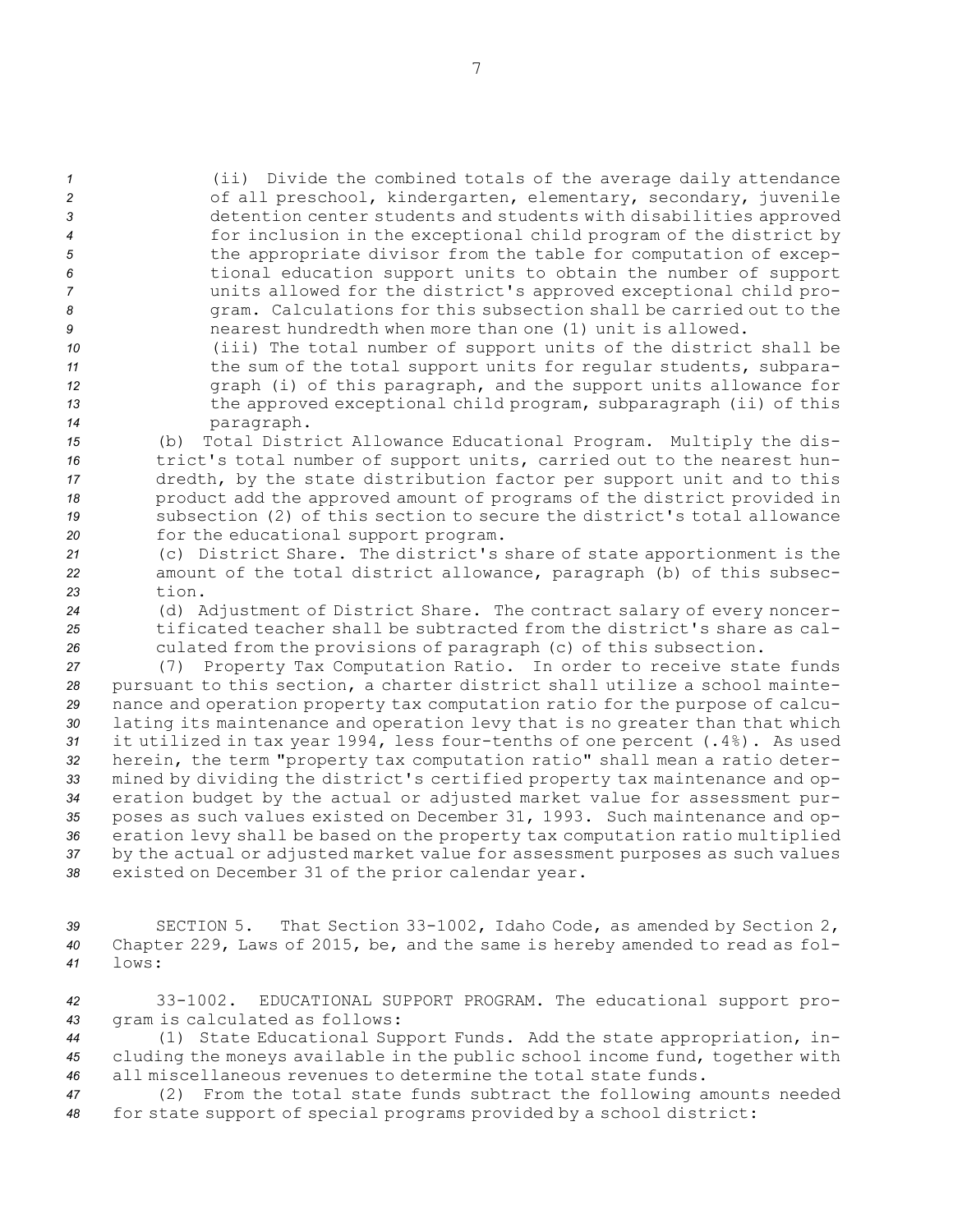(a) Pupil tuition-equivalency allowances as provided in section 33-1002B, Idaho Code; (b) Transportation support program as provided in section 33-1006, Idaho Code; (c) Feasibility studies allowance as provided in section 33-1007A, Idaho Code; (d) The approved costs for border district allowance, provided in sec- tion 33-1403, Idaho Code, as determined by the state superintendent of public instruction; (e) The approved costs for exceptional child approved contract al- lowance, provided in subsection 2. of section 33-2004, Idaho Code, as determined by the state superintendent of public instruction; (f) Certain expectant and delivered mothers allowance as provided in section 33-2006, Idaho Code; (g) Salary-based apportionment calculated as provided in sections 33-1004 through 33-1004F, Idaho Code; (h) Unemployment insurance benefit payments according to the provi- sions of section 72-1349A, Idaho Code; (i) For expenditure as provided by the public school technology pro-*20* gram; (j) For employee severance payments as provided in section 33-521, Idaho Code; (k) For distributions to the Idaho digital learning academy as provided in section 33-1020, Idaho Code; (l) For charter school facilities funds and reimbursements paid pur- suant to section 33-5208(5), Idaho Code; (m) For an online course portal as provided for in section 33-1024, Idaho Code; (n) For advanced opportunities as provided for in section 33-4602 chapter 46, title 33, Idaho Code; (o) For the "8 in 6 program" as provided for in section 33-4603, Idaho *32* Code; **(p)** For additional math and science courses for high school students as provided in section 33-1021, Idaho Code; (qp) For leadership premiums as provided in section 33-1004J, Idaho *36* Code; (rq) For master teacher premiums as provided in section 33-1004I, Idaho *38* Code; (r) For the support of provisions that provide <sup>a</sup> safe environment con- ducive to student learning and maintain classroom discipline, an allo- cation of three hundred dollars (\$300) per support unit; (s) An amount specified in the appropriation bill for the public schools educational support program for counseling support as provided for in section 33-1212A, Idaho Code, shall be distributed, in full or pro rata, based on one hundred twenty dollars (\$120) per first report- ing period support unit for grades 8 through 12 or ten thousand dollars (\$10,000), whichever is greater; and (t) Any additional amounts as required by statute to effect administra- tive adjustments or as specifically required by the provisions of any bill of appropriation; and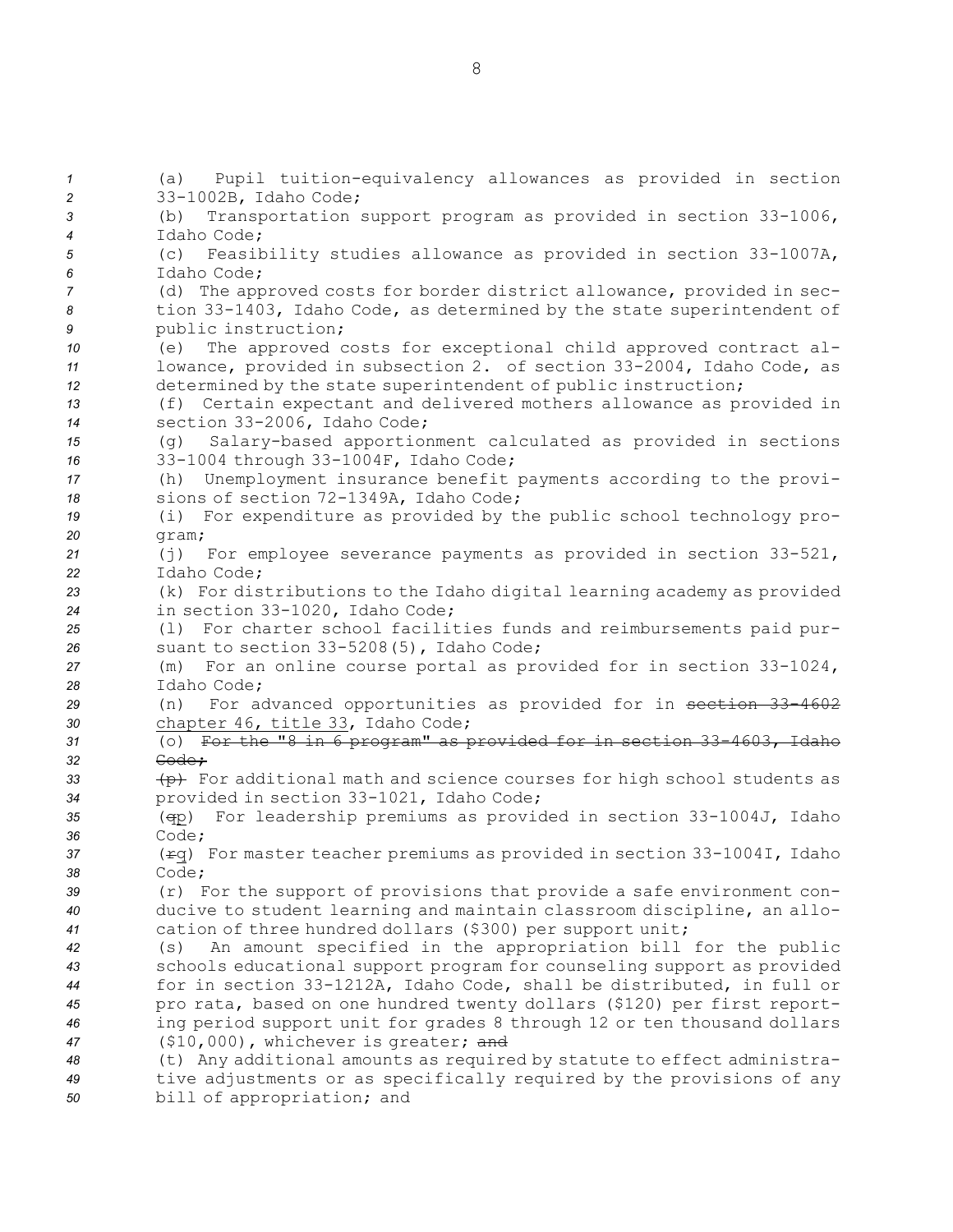*<sup>1</sup>* (tu) For mastery-based education as provided for in section 33-1630, *2* Idaho Code;

*<sup>3</sup>* to secure the total educational support distribution funds.

 (3) Average Daily Attendance. The total state average daily attendance shall be the sum of the average daily attendance of all of the school dis- tricts of the state. The state board of education shall establish rules set- ting forth the procedure to determine average daily attendance and the time for, and method of, submission of such report. Average daily attendance cal- culation shall be carried out to the nearest hundredth. Computation of av- erage daily attendance shall also be governed by the provisions of section 33-1003A, Idaho Code.

 (4) Support Units. The total state support units shall be determined by using the tables set out hereafter called computation of kindergarten support units, computation of elementary support units, computation of sec- ondary support units, computation of exceptional education support units, and computation of alternative school support units. The sum of all of the total support units of all school districts of the state shall be the total state support units.

# *19* COMPUTATION OF KINDERGARTEN SUPPORT UNITS

|    | 20 Average Daily            |                                                              |  |
|----|-----------------------------|--------------------------------------------------------------|--|
| 21 | Attendance<br>22 41 or more | Attendance Divisor Units Allowed<br>40 1 or more as computed |  |
|    | 23 $31 - 40.99$ ADA         |                                                              |  |
|    | $24 \t26 - 30.99$ ADA       |                                                              |  |
|    | $25 \t 21 - 25.99$ ADA      | $-$ 75                                                       |  |
|    | $26$ 16 - 20.99 ADA         |                                                              |  |
|    | $27 \t 8 - 15.99$ ADA       |                                                              |  |
|    | 28 $1 - 7.99$ ADA           | - count as elementary                                        |  |

### *29* COMPUTATION OF ELEMENTARY SUPPORT UNITS

| 30       | Average Daily                        |                                                                                                 | Minimum Units |
|----------|--------------------------------------|-------------------------------------------------------------------------------------------------|---------------|
| 31       | Attendance                           | Attendance Divisor                                                                              | Allowed       |
| 32<br>33 | $300$ or more $ADA$                  | $.23$ qrades $4,5 & 6$                                                                          | 15            |
| 34       |                                      | $.22$ grades $1, 2 \& 31994-95$                                                                 |               |
| 35       |                                      | $.21$ grades $1,2$ & $31995-96$                                                                 |               |
| 36       |                                      | $20$ grades $1, 2 \& 31996 - 97$                                                                |               |
| 37       |                                      | and each year thereafter.                                                                       |               |
| 38       | $160 \text{ to } 299.99 \text{ ADA}$ |                                                                                                 |               |
| 39       | $110 \text{ to } 159.99 \text{ ADA}$ |                                                                                                 |               |
| 40       | $71.1$ to $109.99$ ADA               |                                                                                                 |               |
| 41       | $51.7$ to $71.0$ ADA                 | $15 \ldots \ldots \ldots \ldots \ldots \ldots \ldots \ldots \ldots \ldots \ldots \ldots \ldots$ |               |
| 42       | $33.6$ to $51.6$ ADA                 |                                                                                                 |               |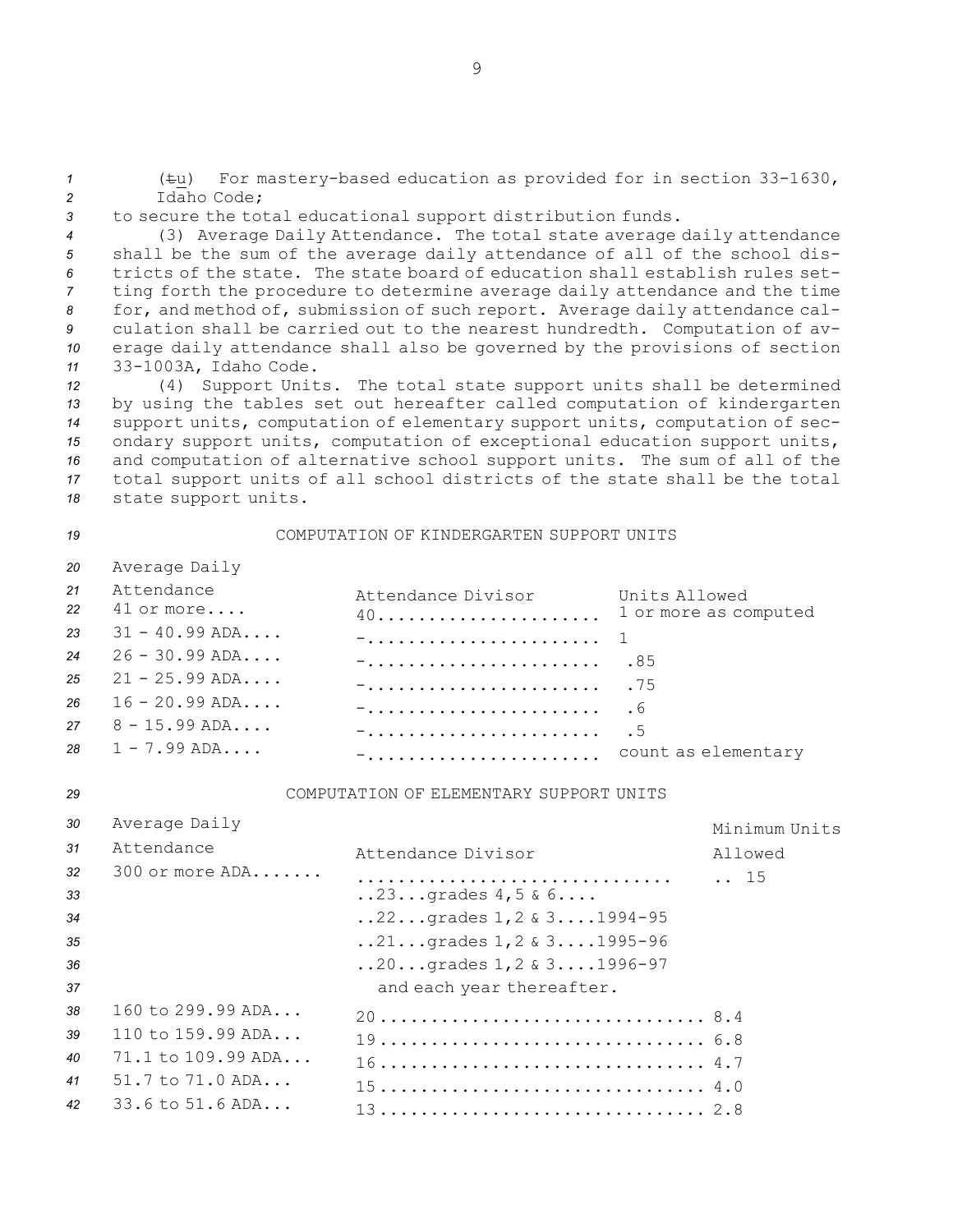*1* 16.6 to 33.5 ADA... 12................................ 1.4 *<sup>2</sup>* 1.0 to 16.5 ADA... n/a............................... 1.0 *3* COMPUTATION OF SECONDARY SUPPORT UNITS *<sup>4</sup>* Average Daily Minimum Units *5* Attendance Attendance Divisor Allowed *6* 750 or more.... 18.5..............................47 *7* 400 - 749.99 ADA.... 16................................28 *8* 300 - 399.99 ADA.... 14.5..............................22 *9* 200 - 299.99 ADA.... 13.5..............................17 *10* 100 - 199.99 ADA.... 12................................9 *11* 99.99 or fewer Units allowed as follows: *12* Grades 7-12 ..................................8 *13* Grades 9-12 ..................................6 *14* Grades 7- 9 ...................................1 per 14 ADA *15* Grades 7- 8 ....................................1 per 16 ADA *16* COMPUTATION OF EXCEPTIONAL EDUCATION SUPPORT UNITS *<sup>17</sup>* Average Daily Minimum Units *18* Attendance Attendance Divisor **Allowed** *19* 14 or more....  $14.5..............................1$  or more as *<sup>20</sup>* computed *21* 12 - 13.99.... -................................. 1 *22* 8 - 11.99.... -................................. .75 *23* 4 - 7.99.... -................................. .5  $24 \quad 1 - 3.99...$ -................................. .25 *25* COMPUTATION OF ALTERNATIVE SCHOOL SUPPORT UNITS *<sup>26</sup>* (Computation of alternative school support units shall include *<sup>27</sup>* grades 6 through 12) *<sup>28</sup>* Pupils in Attendance Attendance Divisor Minimum Units *29* Allowed *30* 12 or more..........  $12.................................1$  or more as *<sup>31</sup>* computed

 In applying these tables to any given separate attendance unit, no school district shall receive less total money than it would receive if it had <sup>a</sup> lesser average daily attendance in such separate attendance unit. In 35 applying the kindergarten table to a kindergarten program of <del>less</del> fewer days than <sup>a</sup> full school year, the support unit allowance shall be in ratio to the number of days of <sup>a</sup> full school year. The attendance of students attending an alternative school in <sup>a</sup> school district reporting less fewer than one hundred (100) secondary students in average daily attendance shall not be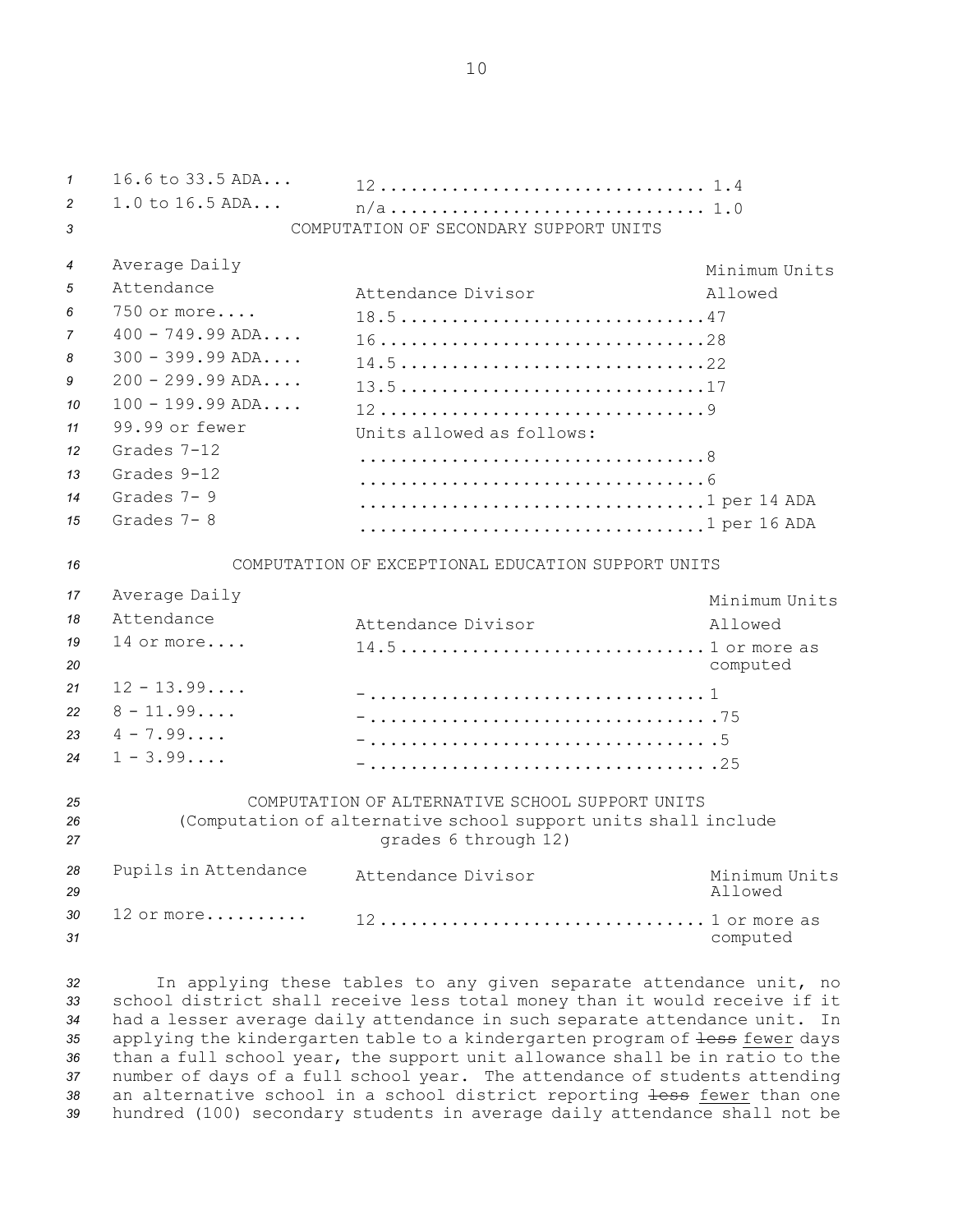assigned to the alternative table if the student is from <sup>a</sup> school district reporting less fewer than one hundred (100) secondary students in average daily attendance, but shall instead be assigned to the secondary table of the school district in which they are attending the alternative school, unless the alternative school in question serves students from multiple districts reporting less fewer than one hundred (100) secondary students in average daily attendance. The tables for exceptional education and alternative school support units shall be applicable only for programs approved by the state department of education following rules established by the state board of education. Moneys generated from computation of support units for alter- native schools shall be utilized for alternative school programs. School district administrative and facility costs may be included as part of the alternative school expenditures.

 (5) State Distribution Factor per Support Unit. Divide educational support program distribution funds, after subtracting the amounts necessary to pay the obligations specified in subsection (2) of this section, by the total state support units to secure the state distribution factor per sup-port unit.

*<sup>19</sup>* (6) District Support Units. The number of support units for each school *20* district in the state shall be determined as follows:

- *<sup>21</sup>* (a) (i) Divide the actual average daily attendance, excluding stu-*<sup>22</sup>* dents approved for inclusion in the exceptional child educational *<sup>23</sup>* program, for the administrative schools and each of the separate *<sup>24</sup>* schools and attendance units by the appropriate divisor from the *<sup>25</sup>* tables of support units in this section, then add the quotients *<sup>26</sup>* to obtain the district's support units allowance for regular stu-*<sup>27</sup>* dents, kindergarten through grade 12 including alternative school *<sup>28</sup>* students. Calculations in application of this subsection shall be *29* carried out to the nearest hundredth.
- *<sup>30</sup>* (ii) Divide the combined totals of the average daily attendance *<sup>31</sup>* of all preschool, kindergarten, elementary, secondary, juvenile *<sup>32</sup>* detention center students and students with disabilities approved *<sup>33</sup>* for inclusion in the exceptional child program of the district by *<sup>34</sup>* the appropriate divisor from the table for computation of excep-*<sup>35</sup>* tional education support units to obtain the number of support *<sup>36</sup>* units allowed for the district's approved exceptional child pro-*<sup>37</sup>* gram. Calculations for this subsection shall be carried out to the *38* nearest hundredth when more than one (1) unit is allowed.
- *<sup>39</sup>* (iii) The total number of support units of the district shall be *<sup>40</sup>* the sum of the total support units for regular students, subpara-*<sup>41</sup>* graph (i) of this subparagraph, and the support units allowance *<sup>42</sup>* for the approved exceptional child program, subparagraph (ii) of *<sup>43</sup>* this subparagraph.

 (b) Total District Allowance Educational Program. Multiply the dis- trict's total number of support units, carried out to the nearest hun- dredth, by the state distribution factor per support unit and to this product add the approved amount of programs of the district provided in subsection (2) of this section to secure the district's total allowance for the educational support program.